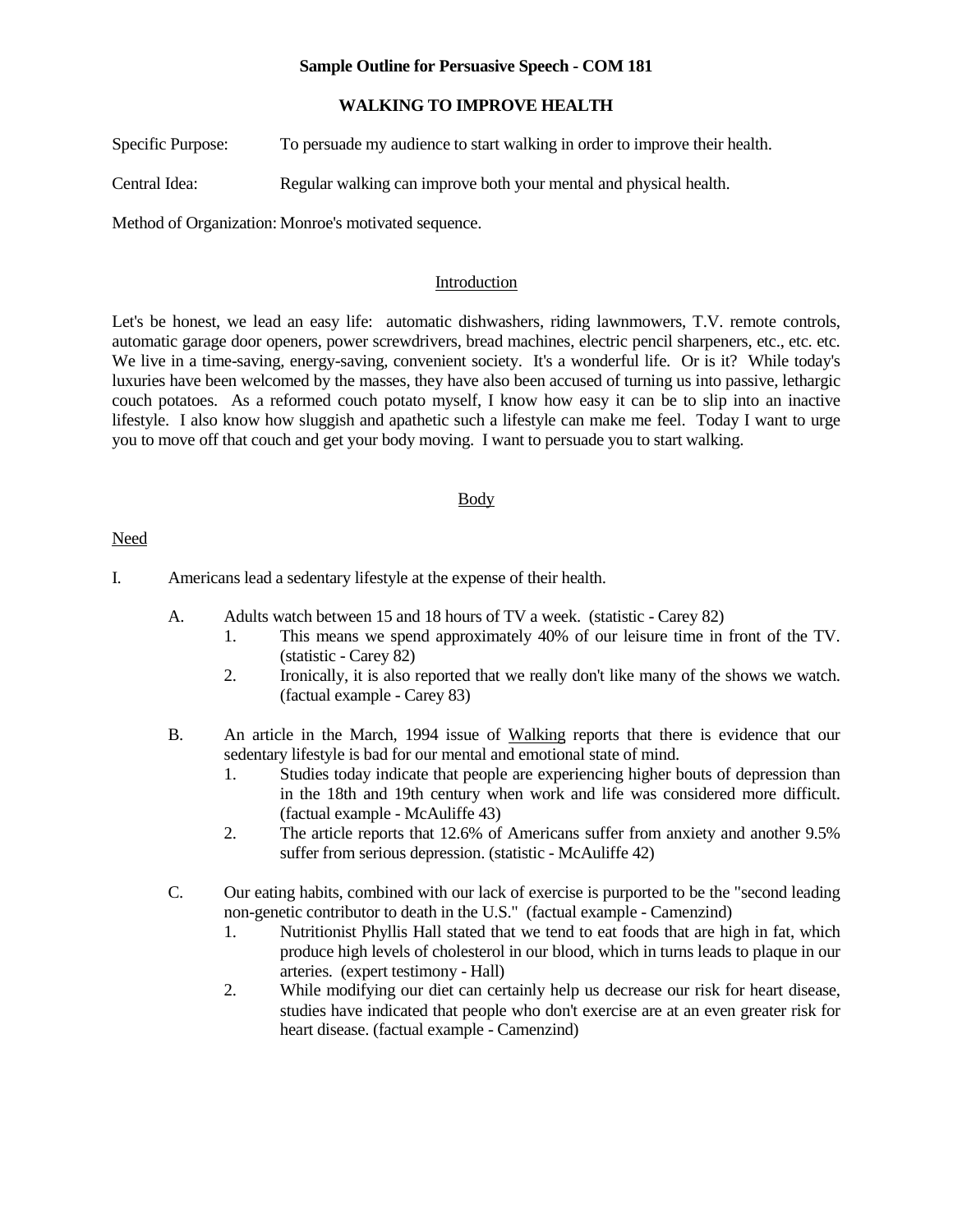## Satisfaction

- II. Fortunately, there is a simple, effective exercise that we can all do.
	- A. This exercise is walking.
		- 1. Walking for 20 minutes at a moderate pace 3 4 times a week is good for our physical and mental health. (factual example - Ullman 9)
		- 2. Walking is an inexpensive form of exercise that requires no training.
	- B. Regular walking can reduce our risk for heart disease.
		- 1. A 1994 article in Prevention reported that walking can curtail our risk for heart disease. (factual example - Ullman 9)
		- 2. Walking enhances an enzyme that removes triglycerides (blood fats) from our bloodstream. (factual example - Ullman 10)

# Visualization

- III. We can visualize the benefits of walking by contrasting the lifestyle choices we have.
	- A. We can take shortcuts in life and cut our life short.
		- 1. Find the closest parking space in the parking lot.
		- 2. Drive to the convenient store that is just around the corner from your house.<br>3. Catch the bus to take you to a building across campus.
		- Catch the bus to take you to a building across campus.
		- 4. Telephone the friend in your neighborhood to chat.
	- B. Or we can choose to lessen our risk for heart disease and improve our mental health by making an effort to walk.
		- 1. "Walking will enable you to stumble onto natural little wonders that otherwise go unnoticed." (factual example - Ullman 10)
		- 2. John P. Wiley comments on the benefits of walking by stating, "Being on your own two feet is restful. No one is climbing on your back, leaning on a horn, . . . and if something catches your eye, you can stop without being rear ended." (peer testimony - Wiley 24)

# Conclusion

In closing, I urge you to start walking more. A simple, easy activity. Park at the back of parking lots and walk. Walk, don't drive, to your local convenient store. Walk past the bus stop and let your two feet carry you across campus. Take 20 minutes and enjoy a walk around your neighborhood. Hide the T.V. remote control, move off the couch, and walk -- for your heart's sake.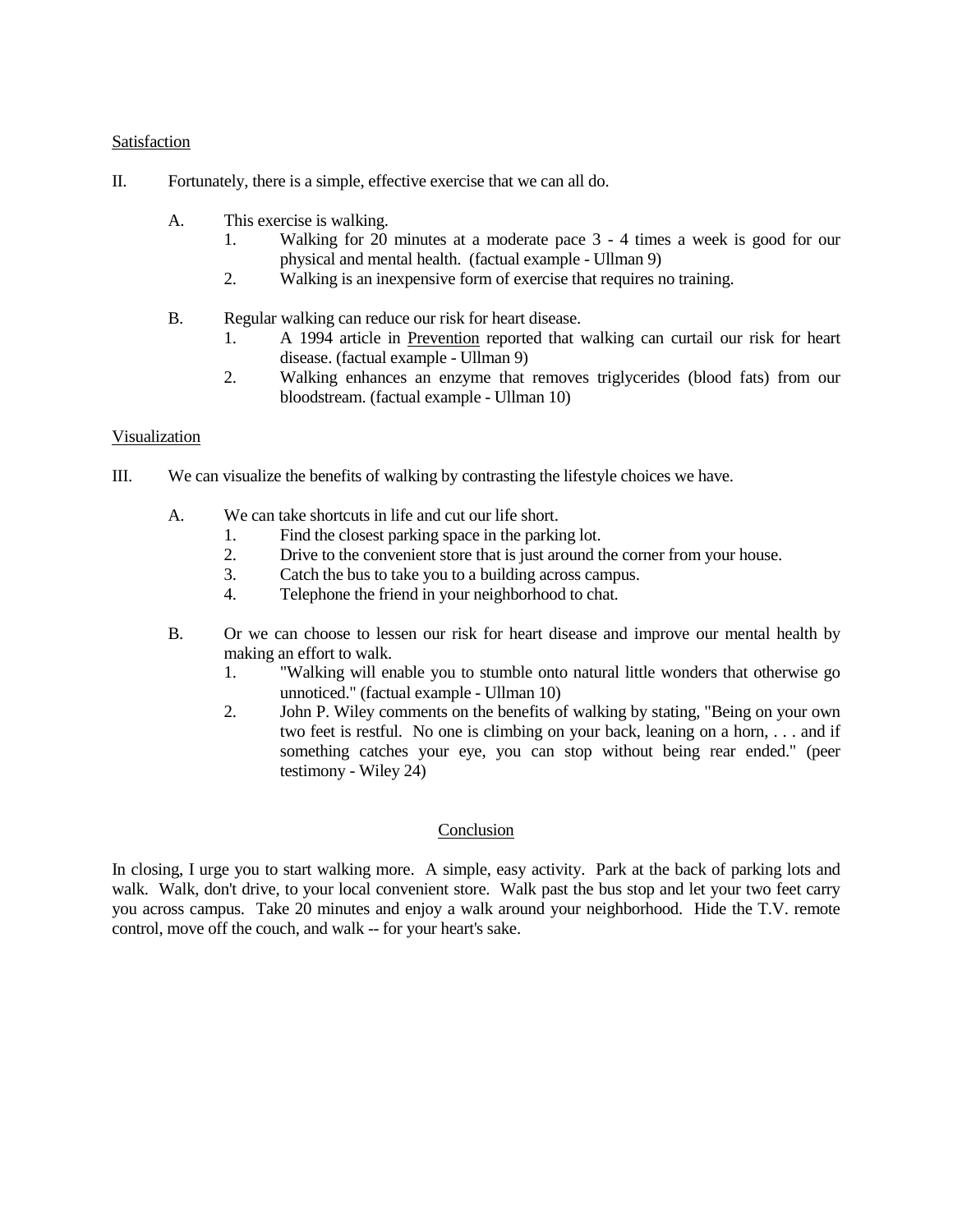# **Works Cited**

- Camenzind, Paula. The Guide to Visual and Natural Healing. Pittsburgh, PA.: Rodale, 1993.
- Carey, Barbara. "Turn off the T.V." Health October, 1994: 82-84.
- Hall, Phyllis. Nutritional Specialist. Personal Interview. 22 May 1995.
- McAuliffe, Katherine. "Out of the Blues." Walking March/April, 1994: 42-47.
- Ullman, Steven A. "Feet First Prevention." Prevention January, 1994: 9-10.
- Wiley, John P. "Phenomena, comments and notes." Smithsonian July, 1989: 22-24.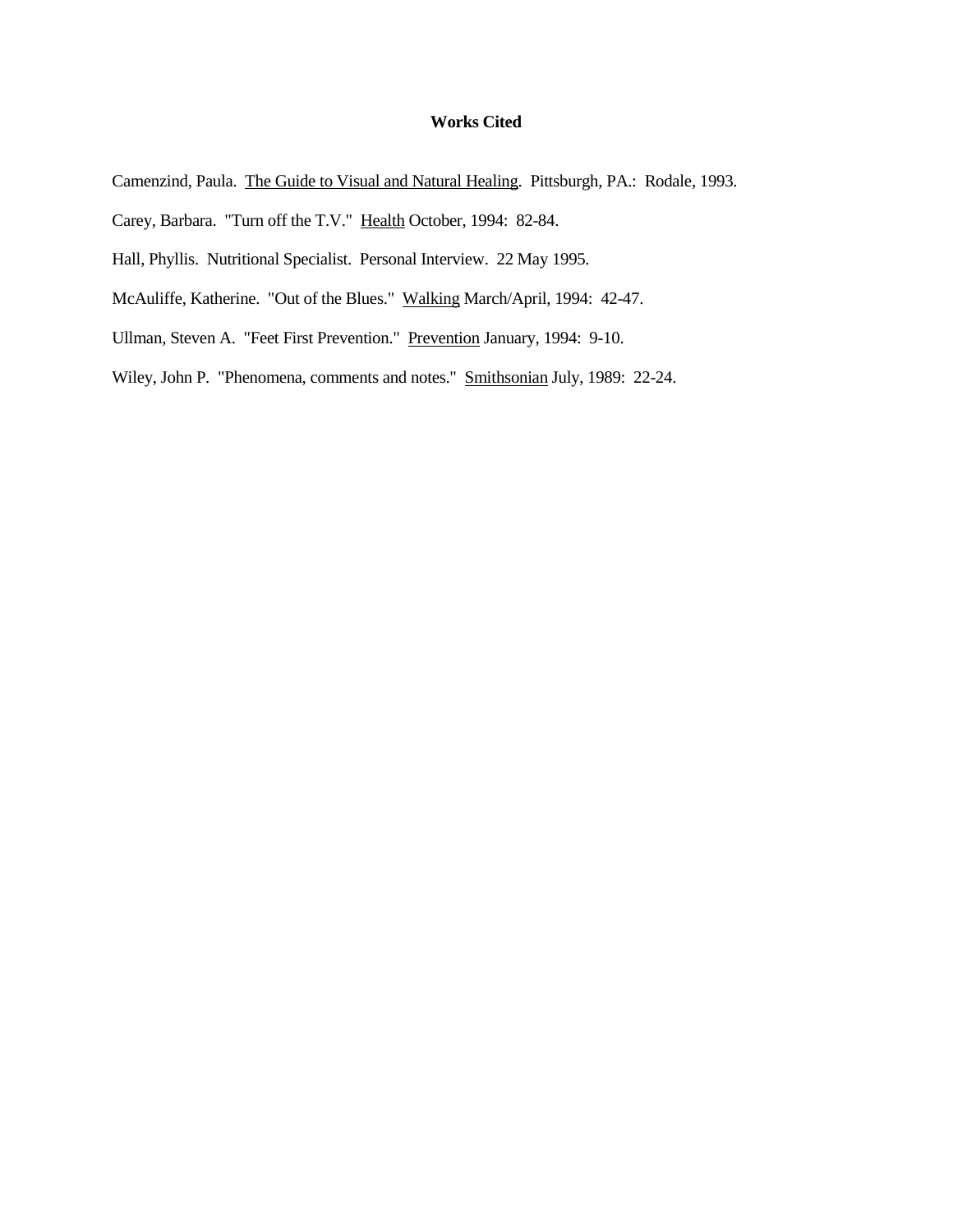# **Sample Outline for Persuasive Speech - COM 181**

# **THE LIFE YOU SAVE MAY BE YOUR OWN**

| Specific Purpose:       | To persuade my audience to wear seatbelts every time they ride in an<br>automobile.                                                                                      |
|-------------------------|--------------------------------------------------------------------------------------------------------------------------------------------------------------------------|
| Central Idea:           | There are no good reasons not to wear seatbelts and one vital reason to<br>wear them - they may well save you from serious injury or death in an<br>automobile accident. |
| Method of Organization: | Monroe's motivated sequence                                                                                                                                              |

### Introduction

It had just stopped raining when my friend Florence and I got into the car. I fastened my seat belt, but she didn't. I backed out of the driveway and we headed out for what we thought would be a fun evening. After driving for awhile I entered an intersection. The light was green and so I proceeded into the intersection just as another car turned left in front of me. Because the roads were wet, my brakes wouldn't hold and we slid into the side of the other car. I was shaken, but all right. Then I noticed that the windshield on the

passenger's side was shattered. I saw my friend slumped up against the seat with blood all over her face. She had shattered the windshield.

Being in an accident, I know first hand the difference wearing seatbelts can make. Also class surveys show that many of you don't wear your seat belts. That's why today I want to persuade you to wear your seat belts every time you ride in an automobile.

### Body

# Need

- I. Automobile accidents take a frightful toll in lives and injuries every year.
	- A. According to the Motor Vehicle Association, 3 million Americans are injured in auto accidents annually. (statistic - Orme 27)
	- B. In addition, 50,000 are killed each year. (statistic Orme 29)
		- 1. This number is the equivalent to a 747 jumbo jet crashing every other day for a year. (analogy - Orme 29)
		- 2. Automobile accidents are the leading cause of death for people of high-school and college age. (factual example - Consumers' 10)

# Satisfaction

- II. You can save yourself from becoming part of these statistics by wearing your seatbelt.
	- A. According to the Department of Transportation, 15,000 lives would be saved annually if every driver fastened his or her seatbelt every time he or she rode in a car. (statistic - Lumet 45)
	- B. A study by the Motor Vehicle Association showed that the chances of individual death and injury are reduced 50 percent by the use of seatbelts. (statistic - Dinkel 46)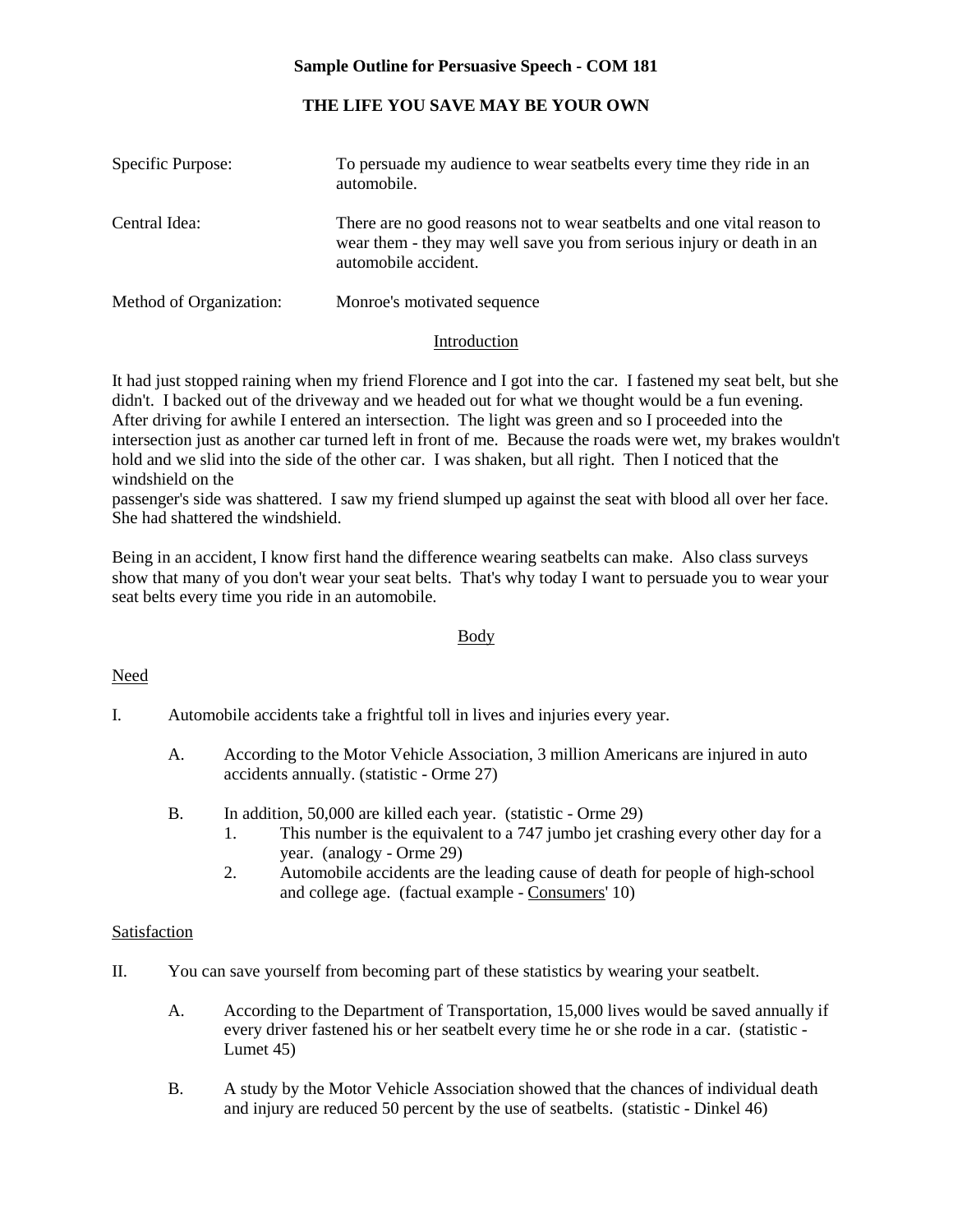## Visualization

III. We can visualize the benefits of seatbelts by answering some of the reasons given in response to

my audience analysis questionnaires for not wearing seatbelts.

- A. Some of you think you can brace yourselves in case of a crash.
	- 1. But you may never see the other car in time.
	- 2. Impact at 30 mph is 100 times the force of gravity. (factual example Bedard 111)
- B. Some of you feel you don't need seatbelts for short trips.
	- 1. According to the Motor Vehicle Association, most accidents occur on local roads. (testimony - Dinkel 47)
	- 2. My accident took place only five minutes from home.
- C. Some of you fear being trapped in a burning or submerged vehicle.
	- 1. Burning or submersion occurs in only .5 percent of all auto accidents.

(statistic

### Lumet 46)

2. In this kind of accident, seatbelts help keep you conscious and able to

escape.

- D. Some of you don't use seatbelts because they are uncomfortable.
	- 1. Seatbelts can be adjusted for comfort.
	- 2. What's worse a seatbelt or a wheelchair?

### Conclusion

So I urge you to fasten your seatbelts every time you ride in a car. If my friend had worn hers she wouldn't have received the terrible scars that remind us of that accident over a year ago. Some of you may say that you forget, but the one time you forget may be the time you are injured or killed. So please, buckle up. It only takes a few seconds. If you don't, you may regret it sitting in a wheel chair, or you may not even have the chance to regret it.

Just ask Beth, a student at this university who says, "If I hadn't been wearing my seatbelt at the time of my accident, I truly believe I would not be here today."